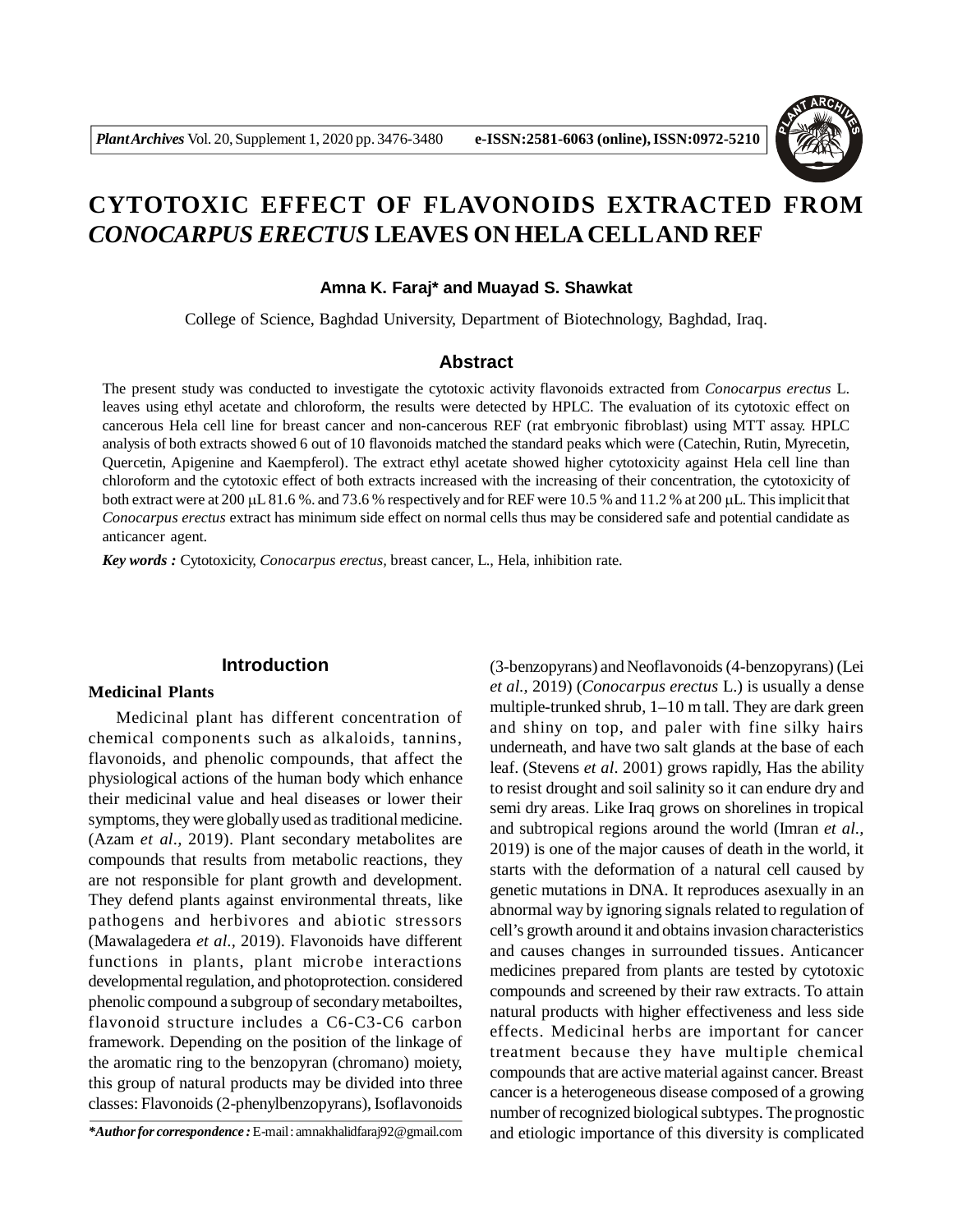by many factors, including the observation that differences in clinical outcomes often correlate with race. Age-adjusted mortality. Biological differences among breast cancers may reflect genetic influences, differences in lifestyle, or nutritional or environmental exposures. (Carey *et al.,* 2006). The aim of this research is to investigate the cytotoxic activity of the crude ethyl acetate and chloroform extract of *C. erectus* leaves against cancerous human cell line (Hela) and against normal cell represented in REF (rat embryonic fibroblast). In fact, it should also be mentioned that only limited studies were done on cytotoxic effect of *C. erectus* leaves extract on cancer cell lines and it was worth noting that ethyl acetate and chloroform extracts were not used previously with these cell lines Hela cell line.

# **Materials and Methods**

#### **Collecting plant material**

The leaves of *C.erectus* were collected from 5th to 10th December 2018 from local gardens of Al-Jadriah / Baghdad and classified by herbarium of biology department (Imran *et al.,* 2019).

#### **Preparation of** *Conocarpus erectus* **leaves**

The whole leaves samples of *C.erectus* were washed with tap water twice and dried under shade at room temperature for 2 weeks with heater. The dried leave samples (280 g) were grounded by hands into coarse pieces. The leave powder samples were packed in sealed plastic bags until extraction (Imran *et al.,* 2019).

## **Chloroform Extraction**

The dried powder samples of *C. erectus* (100 g) were Macerated with D.W. (900 ml ) and HCL (10 ml) in a beaker using glass stirrer to mix it and let it sit overnight to break the glyosidic bond of flavonoid aglycone, then cover the beaker with foil. After 24 hr. The sample was put in water bath at 60 °C for 30 minutes and left to be cooled then filtered twice. The filtered liquid (650 ml) the used leaves weighted (110 g). The crude extracts or filtrate (150 ml) that has the aglycone part which is the active component of flavonoids were transferred into a separatory funnel and finally extracted by organic solvent chloroform (150 ml) with different polarity respectively. Shake very well then open the lid and left on

## **Ethyl acetate extraction**

The extraction was carried out according to Dong *et al.,* (2011). The dried plant leaves (100 g) was added into 3 L of D.W. at 80°C for 40 min. The extract was filtered through 110 nm filter paper, and then the supernatant was extracted with ethyl acetate three times using 1.5 L of ethyl acetate in each extraction. The organic phases were re-extracted with 1.5 L of aqueous citric acid solution three times to separate flavonoids. The concentration of citric acid solution was 10 mg/L Aqueous extract was evaporated and the resulting solid was weighted according to the following equation:

% flavonoids  $(w/w) = (weight of flavonoids extract/$ weight of plant sample)  $\times$  100.

## **Maintenance cell culture preparation**

Human breast cell line (Hela) and rat embryonic fibroblasts (REF) were used in this study. They were maintained in RPMI-1640 supplemented with 10% fetal bovine serum, 100 units/mL penicillin, and 100 µg/mL streptomycin. Cells were passaged using Trypsin-EDTA reseeded at 80% confluence twice a week, and incubated at 37°C (Sulaiman, *et al*., 2018).

#### **Cell growth preparation and cytotoxicity assay**

To determine the cytotoxicity effect of *C. erectus* L**.** flavonoids consequently on breast cell line. The MTT cell viability assay was done using 96-well plates. Cell lines were seeded at  $1\times10^4$  cells/well. After24hrs. of a confluent monolayer was achieved, cells were treated with tested compounds at different concentration. Cell viability was measured after 72 hrs. of treated cells by removing the medium, adding 28  $\mu$ L of 2  $\mu$ g/mL solution of MTT and incubating the cells for 2.5 h at 37 °C. After removing the MTT solution, the crystals remaining in the wells were solubilized by the addition of 130 µL of DMSO (Dimethyl Sulphoxide) followed by 37 °C incubation for 15 min with shaking (Al-Shammari *et al*., 2016). The absorbency was determined on a micro plate reader at 492 nm (test wavelength); the assay was performed in triplicate. The inhibition rate of cell growth (the percentage of cytotoxicity) was calculated as the following equation:

$$
cy to toxicity = \frac{A-B}{A}*100
$$

Where A and B are the optical density of control and the optical density of test.

For visualize the shape of cells under inverted microscope, 200 µL of cell suspensions were seeded in 96-well micro-titration plates at density  $1x10^4$  cells mL<sup>-1</sup> and incubated for 48 hrs at  $37^{\circ}$ C. Then the medium removed, and flavonoid extract was added after 24hr, the plates were stained with 50 µL with Crystal violet and incubated at  $37^{\circ}$ C for 15 min, the stain was washed gently with tap water until the dye was removed. The cells were observed under inverted microscope at 100x magnification microscope filed and photographed with digital camera (Jabir *et al.,* 2019).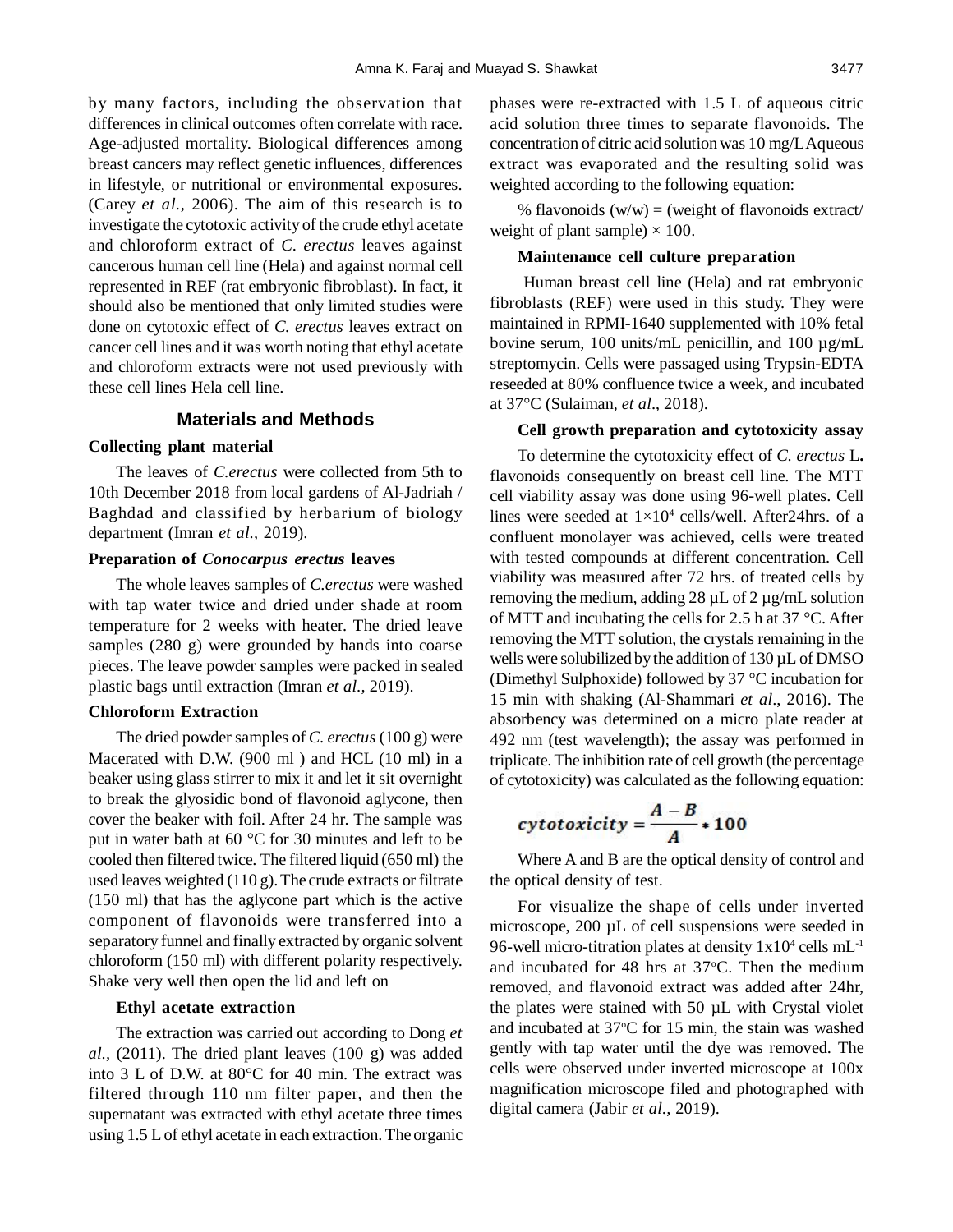# **Results and discussion**

## **HPLC analysis**

The identification of flavonoids found in chloroform and ethyl acetate extract of *C. erectus* leaves were analyzed using HPLC.

**Table 3-1:** Standard flavonoids and their retention time and concentration.

| RT    | Name of standard | Concentration (ppm) |  |
|-------|------------------|---------------------|--|
| 3.938 | Ascorbic acid    | 1 ppm               |  |
| 4.470 | Gallic acid      | 1 ppm               |  |
| 5.106 | Catechin         | $0.5$ ppm           |  |
| 5.485 | Caffeic acid     | 1 ppm               |  |
| 5.926 | Rutin            | 1 ppm               |  |
| 6.147 | Coumarin         | 1 ppm               |  |
| 7.144 | Myrecetin        | $0.1$ ppm           |  |
| 7.767 | Quercetine       | $0.2$ ppm           |  |
| 9.177 | Apigenine        | $0.1$ ppm           |  |
| 9.741 | Kaempferol       | $0.5$ ppm           |  |

A typical HPLC chromatogram of the standard mixture recorded at 220 nm is presented in table 3-1 as shown in the chromatogram, all investigated compounds had response at 220 nm. where they were successfully separated. The result presented in Fig. 3-2 and 3-3 showed 10 peaks for different flavonoids in both extracts. By comparing their retention times with those of the authentic standards fig. 3-1 only 6 of them matched the standard peaks which were (Catechin, Rutin, Myrecetin, Quercetin, Apigenine and Kaempferol) with retention times as followed respectively (5.106, 5.926, 7.144, 7.767, 9.177, 9.741).



**Fig. 1-2:** Flavonoids standard curve analyzed by HPLC.

# **Cytotoxicity evaluation**

## **Ethyl acetate extract**

Table 1 shows that the cytotoxic effect of flavonoids (ethyl acetate extract) was elevating with the increasing of the interactions which reached to 81.5% at 200 mg/ml of extract concentration. On the other hand, the results obtained from cytotoxicity assay of flavonoids (ethyl



**Fig. 1-2:** Chloroform extract of flavonoids curve analyzed  $b_{\text{tot}}$  HDLC



**Fig. 1-2:** Chloroform extract of flavonoids curve analyzed by HPLC.

acetate extract) against normal cell represented in REF was 10.5% at 200 mg/ml. (Table 2).

## **Chloroform extract**

Results in table 3 that the cytotoxic effect of flavonoids (chloroform extract) was elevating with the increasing of the interactions which reached to 73.6% at 200 mg/ml of extract concentration. On the other hand, the results obtained from cytotoxicity assay of flavonoids (chloroform extract) against normal cell represented in REF was 11.2% at 200 mg/ml. (Table 2).

|           | <b>Chi-Square</b> | P-Value | $\mathbf{R}^2$ |      |
|-----------|-------------------|---------|----------------|------|
| Hela Cell | Chloroform        | 12.419  | 0.000          | 0.97 |
|           | Ethyl acetate     | 33.694  | 0.000          | 0.87 |

## **Statistical analysis**

The results of the statistical analysis in the above table showed that there were significant differences between the extracts (chloroform and ethyl acetate) with the Hela cell line by relying on the value of (*P*-value) and its statistic (chi square) as well as the values of coefficient of determination or interpretation  $(R^2)$ , where the results showed that there are significant differences at the significance level (0.05) that's due to *P*-value is less than  $(0.05)$ 

Then we accept the null hypothesis  $(H_0)$  that says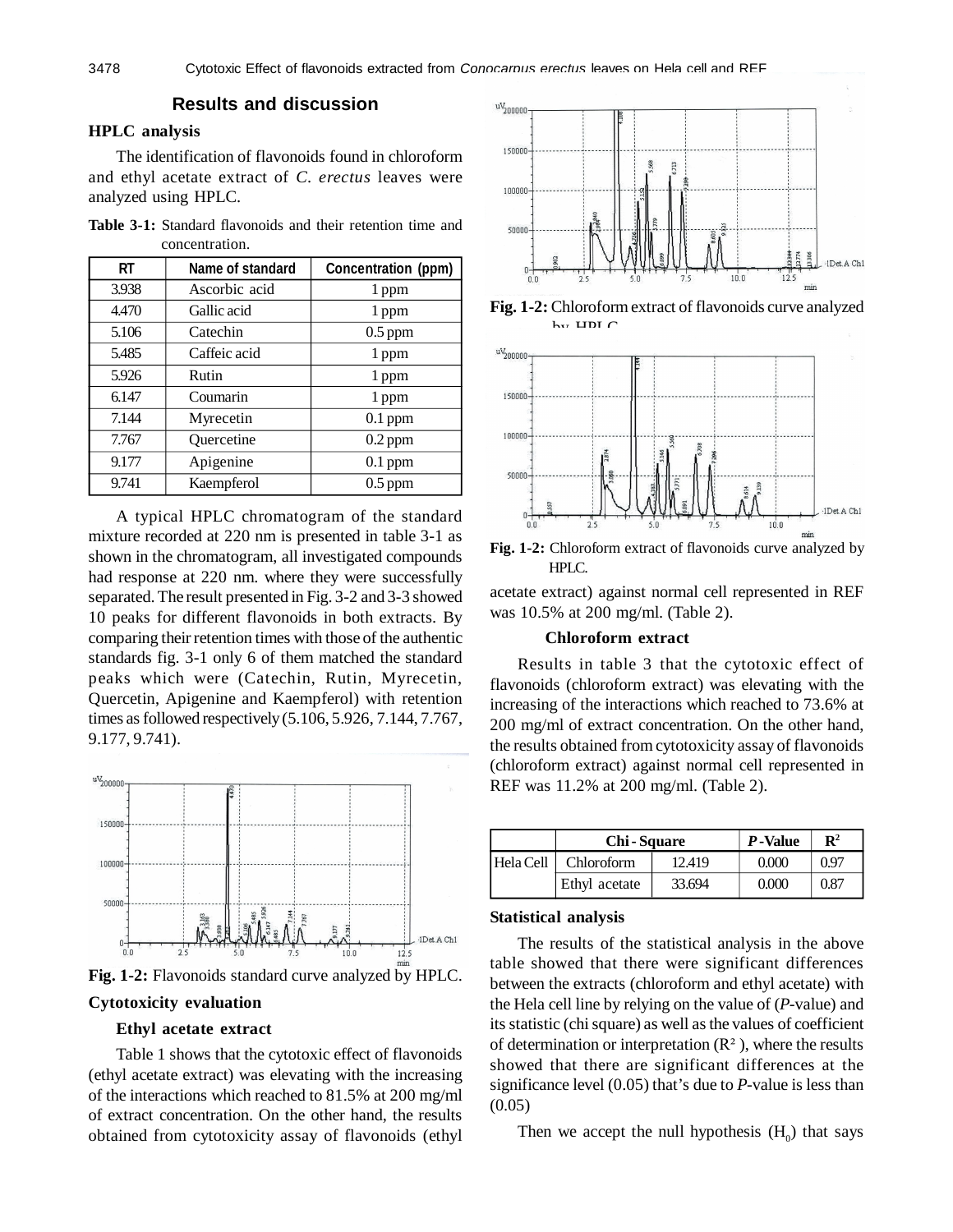**Table 1:** The cytotoxicity of flavonoids in *C. erectus* leaves (ethyl acetate extract) against Hela cell line.

| <b>Concentration</b><br>$\mu$ g/mL | $6.25 \mu$ g/mL | 12.5 μg/mL   25 μg/mL   50 μg/mL   100 μg/mL   200 μg/mL |       |       |       |      |
|------------------------------------|-----------------|----------------------------------------------------------|-------|-------|-------|------|
| Cytotoxicity %                     | 8.000           | 13.000                                                   | 27.00 | 45.00 | 63.00 | 81   |
|                                    | 7.000           | 16.000                                                   | 31.00 | 50.00 | 67.00 | 77   |
|                                    | 11.000          | 17.000                                                   | 34.00 | 49.00 | 66.00 | 87   |
| Mean                               | 8.6             | 15.3                                                     | 30.6  | 49    | 65.3  | 81.6 |

**Table 2:** The cytotoxicity of flavonoids in *C. erectus* leaves (ethyl acetate extract) against REF.

| <b>Concentration</b><br>$\mu$ g/mL | 6.25 $\mu$ g/mL | 12.5 $\mu$ g/mL   25 $\mu$ g/mL   50 $\mu$ g/mL   100 $\mu$ g/mL   200 $\mu$ g/mL |      |      |       |      |
|------------------------------------|-----------------|-----------------------------------------------------------------------------------|------|------|-------|------|
| Cytotoxicity %                     | 1.000           | 1.800                                                                             | 3.50 | 8.00 | 11.40 | 8.5  |
|                                    | 3.000           | 3.000                                                                             | 5.00 | 7.00 | 8.00  | 13.0 |
|                                    | 2.200           | 4.000                                                                             | 4.00 | 6.30 | 7.90  | 10.0 |
| Mean                               | 2.06            | 2.9                                                                               | 4.1  | 7.1  | 9.1   | 10.5 |

**Table 1:** The cytotoxicity of flavonoids in *C. erectus* leaves (chloroform extract) against Hela cell line.

| <b>Concentration</b><br>$\mu$ g/mL | 6.25 $\mu$ g/mL | $ 12.5 \mu$ g/mL $ $ | $25 \mu$ g/mL |       |       | 50 μg/mL   100 μg/mL   200 μg/mL |
|------------------------------------|-----------------|----------------------|---------------|-------|-------|----------------------------------|
| Cytotoxicity %                     | 7.000           | 14.000               | 24.00         | 41.00 | 55.00 |                                  |
|                                    | 6.000           | 13.000               | 30.00         | 37.00 | 61.00 | 73                               |
|                                    | 9.000           | 15.000               | 27.00         | 44.00 | 57.00 | 71                               |
| Mean                               | 7.3             | 14                   | 27            | 40.6  | 57.6  | 73.6                             |

statistic (chi square) as well as the values of coefficient of determination or interpretation  $(R<sup>2</sup>)$ , where the results showed that there are no significant differences at the significance level (0.05) that's due to *P*-value is more than (0.05)

Then we refuse the null hypothesis  $(H_0)$  that says there are differences or effects between the cell line and two extracts and accept the substitution hypothesis  $(H_1)$  that says there are no differences, as the results of the REF cell line with the extract chloroform reached a ratio (16.7.4 %) at (6.25) concentration while at concentration (200) the ratio is (83.3%), and with ethyl acetate extract the ratio is (16.4%) at (6.25) con and ( 83.6%) at (200) concentration.

Phenolic compounds brought attention into medicine field for having anticancer properties (Selassie *et al.,* 2005). Two other studies Özçelik *et al.,* (2011) and Sak, (2014) that focused on flavonoids specifically and found having cytotoxic effect. Bashir *et al.,* (2015) found that the extract of *C. erectus* from different parts (leaves, stems, fruits and flowers)

**Table 2:** The cytotoxicity of flavonoids in *C. erectus* leaves (chloroform extract) against REF.

| <b>Concentration</b><br>$\mu q/mL$ |       | 6.25 $\mu$ g/mL   12.5 $\mu$ g/mL   25 $\mu$ g/mL   50 $\mu$ g/mL   100 $\mu$ g/mL   200 $\mu$ g/mL |      |      |      |      |
|------------------------------------|-------|-----------------------------------------------------------------------------------------------------|------|------|------|------|
| Cytotoxicity %                     | 1.200 | 3.000                                                                                               | 4.00 | 5.60 | 8.10 | 9.1  |
|                                    | 3.000 | 2.500                                                                                               | 5.20 | 6.20 | 7.40 | 13.0 |
|                                    | 1.000 | 3.000                                                                                               | 3.70 | 7.00 | 9.20 | 11.5 |
| Mean                               | 1.7   | 2.8                                                                                                 | 4.3  | 6.2  | 8.4  | 11.2 |

there are differences or effects between the two cell lines and two extracts and refuse substitution hypothesis  $(H<sub>1</sub>)$  that says there are no differences, as the results of the Hela cell line with the extract chloroform reached a ratio (16.7 %) at (6.25) concentration while at concentration (200) at ratio (83.3 %), while with ethyl acetate extract the ratio is  $(16.9 \%)$  at  $(6.25)$  con and  $($ 

|                | <b>Chi-Square</b> | P-Value | $\mathbf{R}^2$ |      |
|----------------|-------------------|---------|----------------|------|
| <b>REFCell</b> | Chloroform        | 14.027  | 0.071          | 0.90 |
|                | Ethyl acetate     | 12.727  | 0.064          | 0.85 |

83.1%) at (200) concentration.

The results of the statistical analysis in the above table showed that there were no significant differences or effects between the extracts (chloroform and ethyl acetate) and REF cell line by relying on (*P*-value) and its



**Fig. 1-1:** Cytotoxic effect of *Conocarpus erectus* L. ethyl acetate and chloroform extract  $(\mu g/ml)$  on Hela cell line at 72 hours incubation period.

had different phenolic compounds including flavonoids detected by HPLC showed high showed high antioxidant hepatoprotective and anticancer activity. Regarding to *Conocapus* plant a study done by Nascimento *et al.,*